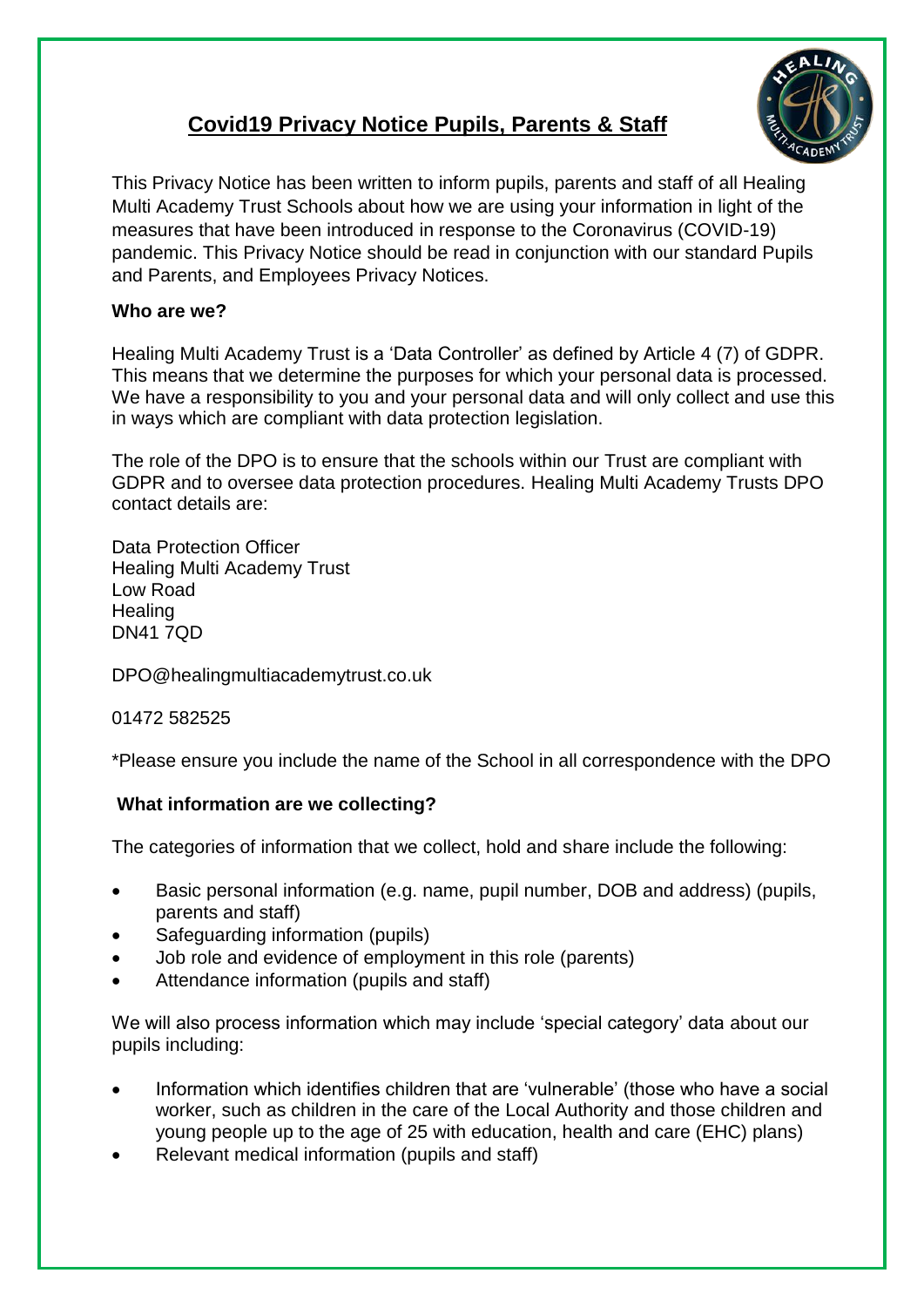

# **Why do we process your personal data?**

We are processing this information to facilitate the provision of care for vulnerable children and the children of critical workers.

This involves:

- Processing pupil information to facilitate their learning and meet any care requirements that they have.
- Processing parents' employment information to confirm their status as a critical worker.
- Processing the information of staff members who have been redeployed in order to meet resourcing needs.

Any personal data that we process about our pupils and parents is done so in accordance with Article 6 and Article 9 of GDPR:

- Article 6 (c) legal obligation Article 6 (d) public task Article 6(b) contract (for staff)
- Article 9 (b) Employment, social security and social protection (for staff) Article 9 (g) Reasons of substantial public interest.

Please refer to our standard Pupils and Parents and Employees Privacy Notices for further information about the lawful basis we rely upon to process your data.

# **Who do we obtain your information from?**

Much of the information we process will be obtained directly from you. We will also process information received from:

- Department for Education (DfE)
- Previous schools attended

# **Who do we share your personal data with?**

We are obliged to share attendance data with the Department for Education during this time. The following information will be shared:

- 1. The names of all children who are in attendance on each day
- 2. Whether the child is present on each day
- 3. Whether the child has parents who are critical workers
- 4. If the child is vulnerable e.g. they have an education health and care plan (EHCP), have a social worker (CiN), or are a looked after child
- 5. If the child is on an EHCP
- 6. If the child has a social worker
- 7. The time the child signed into the school
- 8. The time the child signed out of the school
- 9. The number of children or staff members that are ill, isolating, shielding and whether there is a suspected or confirmed case of COVID-19.
- 10. The number of children or staff members who have been asked to self-isolate by the NHS Test and Trace system.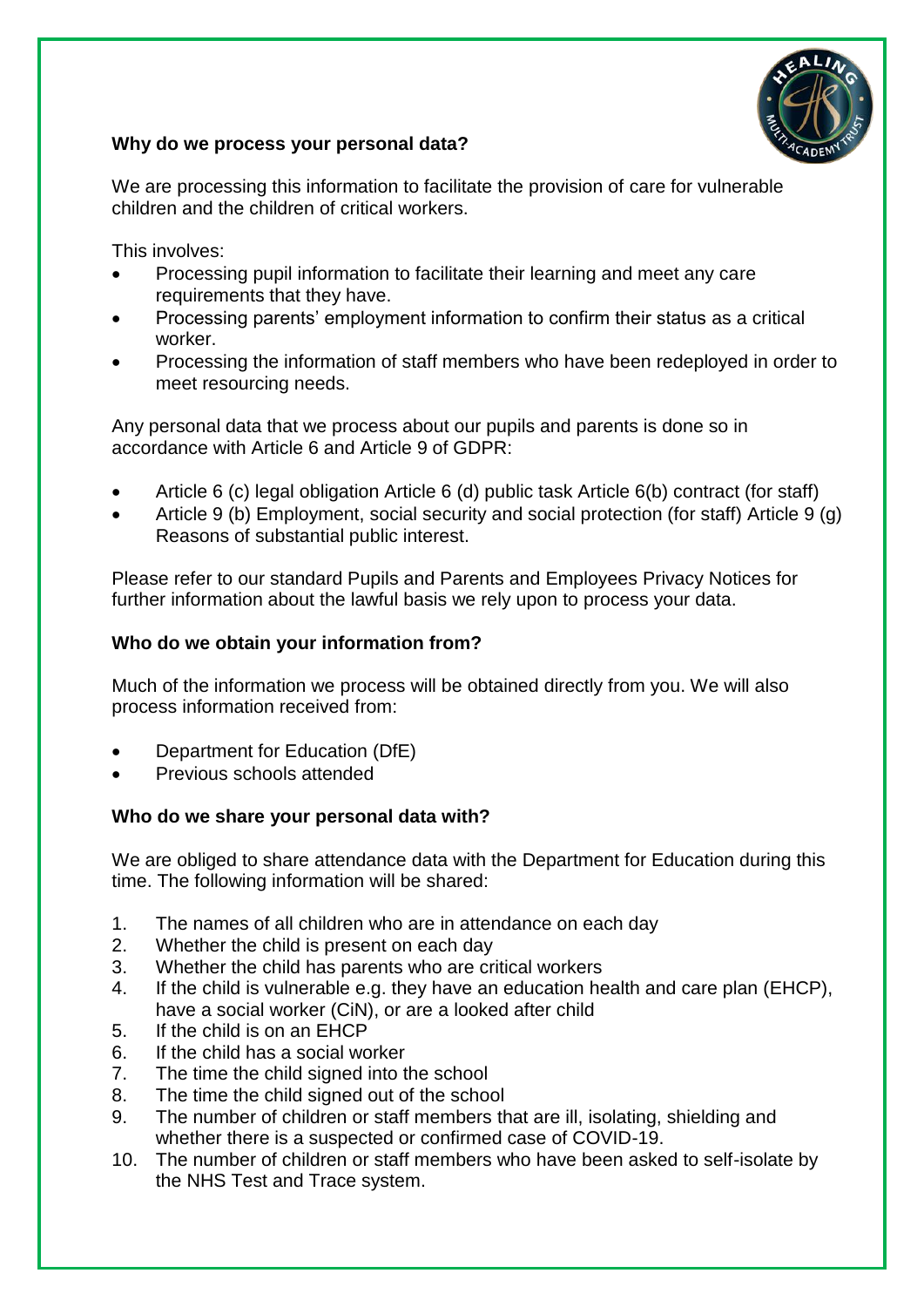11. The number of children or staff members living with a clinically extremely vulnerable person.



We may also be required to share information with neighbouring Local Education Authorities if your child is attending a school in our Trust as a result of the COVID-19 pandemic response and your child's previous school was in a neighbouring LEA.

For further details about who we share information with, please see our full Pupil and Parents and Employees Privacy Notices.

### **How long do we keep your personal data for?**

We will only retain your data for as long as it is necessary to do so. In respect of parents, we will not retain a copy of the evidence that you provide to us to prove that you are a critical worker.

For further details about retention of your data, please refer to our full Pupils and Parents and Employees Privacy Notices.

### **What rights do you have over your data?**

Under GDPR data subjects have the following rights in relation to the processing of their personal data:

- to be informed about how we process your personal data. This notice fulfils this obligation
- to request access to your personal data that we hold, and be provided with a copy of it
- to request that your personal data is amended if inaccurate or incomplete
- to request that your personal data is erased where there is no compelling reason for its continued processing
- to request that the processing of your personal data is restricted
- to object to your personal data being processed.

If you have any concerns about the way we have handled your personal data or would like any further information, then please contact our DPO on the address provided above.

If we cannot resolve your concerns, you may also complain to the Information Commissioner's Office (the Data Protection Regulator) about the way in which the Trust has handled your personal data. You can do so by contacting:

First Contact Team Information Commissioner's Office Wycliffe House, Water Lane Wilmslow, Cheshire SK9 5AF

casework@ico.org.uk 0303 123 1113